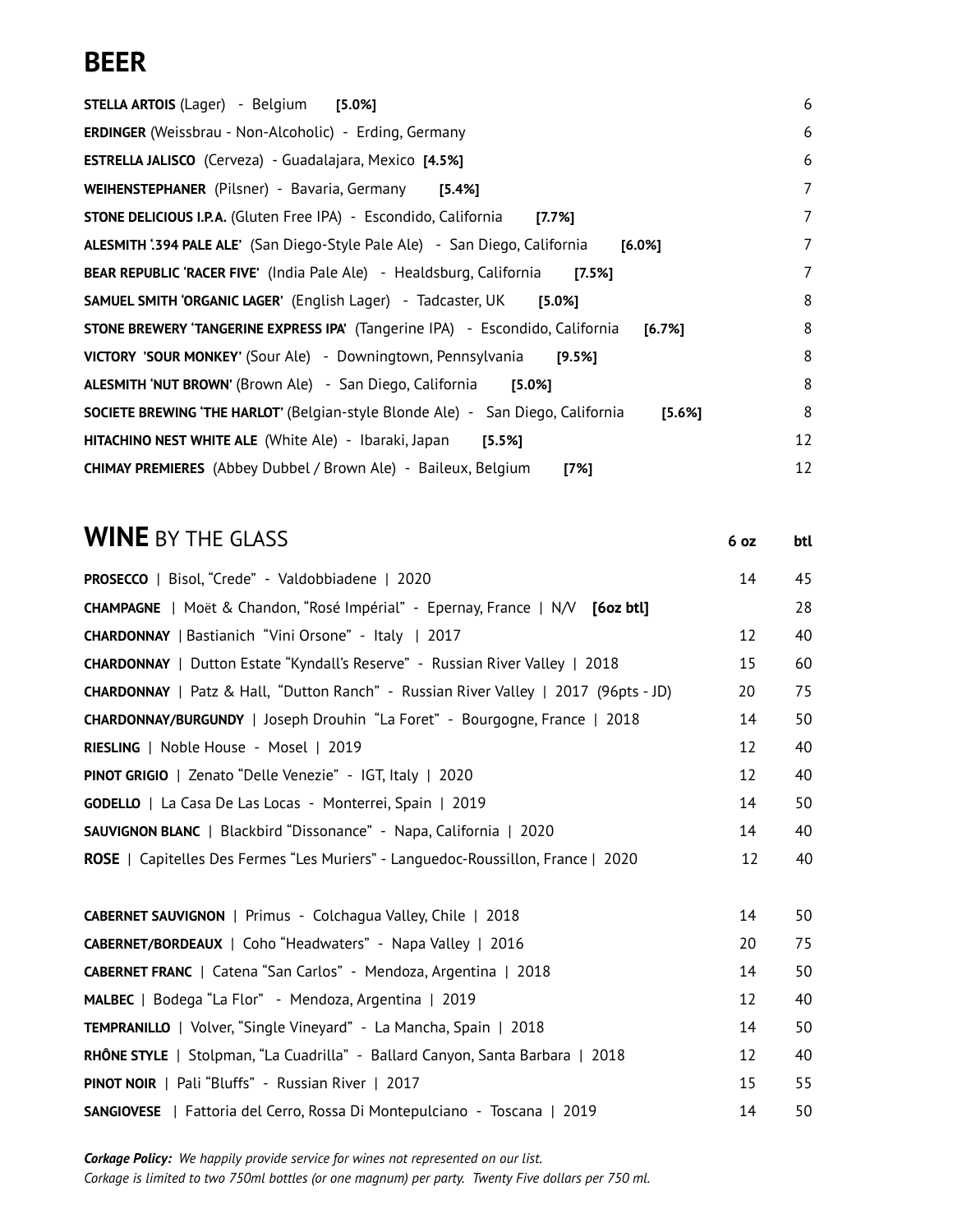# **SPARKLING**

| 1.  | SPARKLING: Folktale, Brut - Monterey, CA   N/V                                           | 40  |
|-----|------------------------------------------------------------------------------------------|-----|
| 2.  | ROSÉ SPARKLING: Jansz Vineyards, "Premium Rosé - Tasmania, Australia (92pts - WE)        | 45  |
| 3.  | Bisol, "Crede" - Valdobbiadene   2014 (89pts - WS)<br>PROSECCO:                          | 45  |
| 4.  | CHAMPAGNE: Liébart-Régnier, Brut - France   NV                                           | 65  |
| 5.  | CHAMPAGNE: Pierre Morlet, "Grande Reserve 1er Cru" - France   2014 (90pts - WS)          | 75  |
| 6.  | SPARKLING: Schramsberg, Blanc de Blancs, Brut - North Coast, CA   2016 (91pts - CG)      | 75  |
| 7.  | ROSÉ SPARKLING: La Crema, Brut Rosé - Russian River Valley   NV (91pts - WE)             | 75  |
| 8.  | CHAMPAGNE: Henriot, Brut Souverain - Reims, France   NV (94pts - WE)                     | 85  |
| 9.  | Bisol, "Crede" - Valdobbiadene   2014 (89pts - WS) [MAGNUM - 1.5L]<br>PROSECCO:          | 85  |
| 10. | ROSÉ CHAMPAGNE: Moët & Chandon, "Rosé Impérial" - Epernay, France   NV (91pts - WS)      | 120 |
| 11. | ROSÉ CHAMPAGNE: Moët & Chandon, "Rosé Impérial" - Epernay, France   NV [SPLIT] (91 - WS) | 28  |
| 12. | CHAMPAGNE: Pascal Doquet, Blanc de Blancs "Horizon", Brut   NV                           | 120 |
| 13. | ROSÉ CHAMPAGNE: Laurent-Perrier, "Cuvée Rosé"   NV (96pts - CG)                          | 145 |
| 14. | CHAMPAGNE: Bollinger, Special Cuvée "James Bond Edition", Brut   NV                      | 150 |
| 15. | CHAMPAGNE: Nicolas Feuillatte, "Palmes d'Or Grand Cuvée"   2002 (93pts - WS)             | 220 |
| 16. | SPARKLING: Schramsberg, "J Schram" Brut Rosé   2012 (97pts - WE)                         | 255 |
| 17. | CHAMPAGNE: Laurent-Perrier, "Grand Siecle"   NV (97pts - WE)                             | 285 |
| 18. | CHAMPAGNE: Taittinger Comtes "Blanc de Blancs" - France   2007 (98pts - JS)              | 350 |
| 19. | CHAMPAGNE: Veuve Clicquot, "La Grande Dame"   2008 (97pts - D)                           | 350 |
| 20. | CHAMPAGNE: Dom Perignon, Vintage 2010, Brut   2010 (98pts - JS)                          | 400 |
| 21. | CHAMPAGNE: Louis Roederer "Cristal", Brut   2013 (98pts - JS)                            | 550 |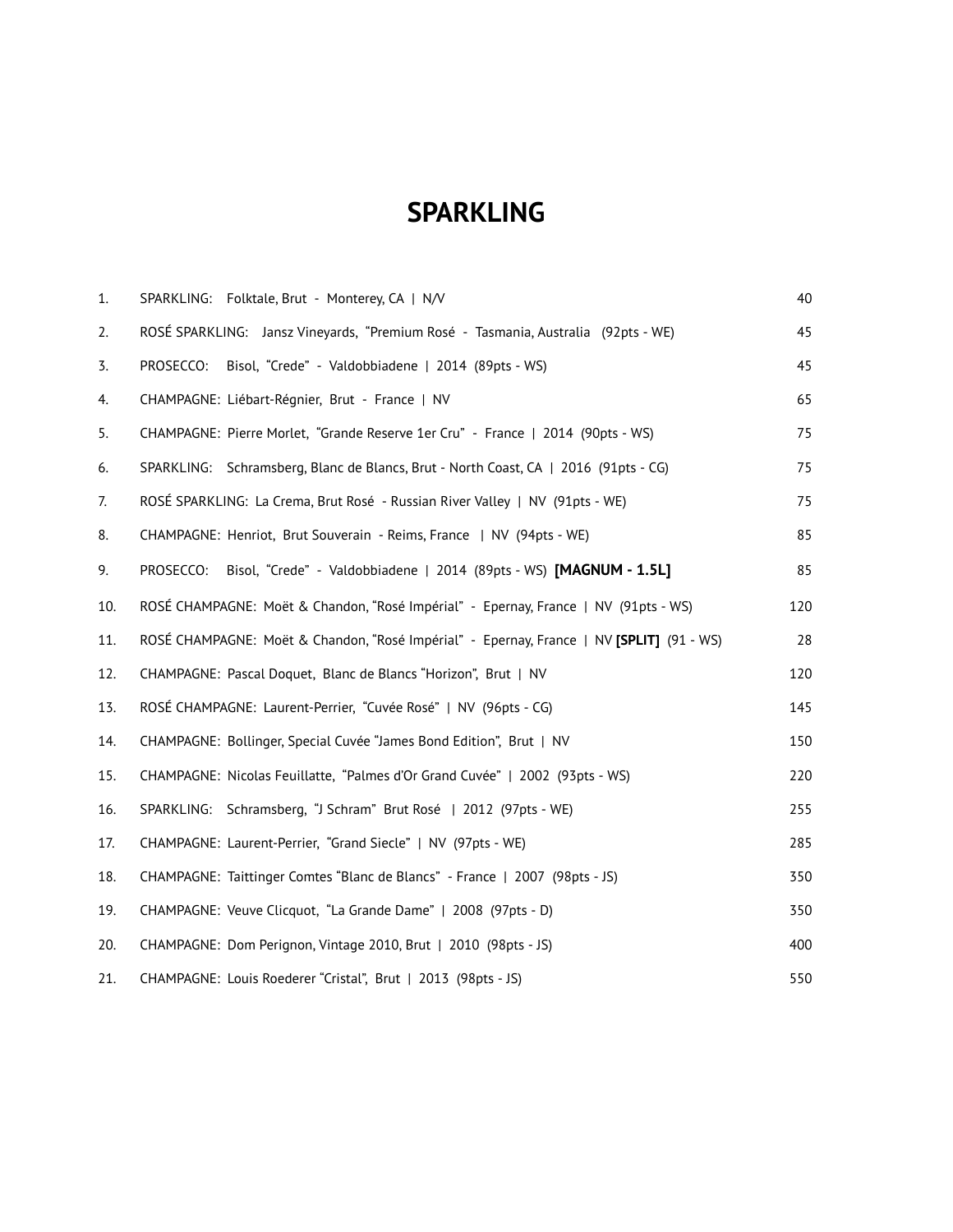# **WHITE**

## **CHARDONNAY**

| 22. | Foxglove - Central Coast   2014                                                          | 40  |
|-----|------------------------------------------------------------------------------------------|-----|
| 23. | Bastianich "Vini Orsone" - Italy   2016                                                  | 40  |
| 24. | Lioco - Sonoma   2012                                                                    | 40  |
| 25. | Domaine Deux Roches, "Macon-Villages Tradition" Bourgogne Blanc - France   2014          | 45  |
| 26. | Domaine Pernot-Belicard, Bourgogne Blanc - Burgundy, France   2014                       | 45  |
| 27. | Heritage De Calcaire, Pouilly Fuisée - "Vielles Vignes" Bourgogne Blanc - France   2015  | 45  |
| 28. | Joseph Drouhin "La Foret" - Bourgogne, France   2018                                     | 45  |
| 29. | Jean-Marc Boillot, Bourgogne Blanc - France   2014                                       | 50  |
| 30. | William Fevre, Chablis "Champs Royaux" - France   2019 (92pts - WE)                      | 50  |
| 31. | Brewer-Clifton, "Santa Rita Hills"   2017 (93pts - WE)                                   | 50  |
| 32. | Hartford Court, "Russian River Valley"   2018 (94pts - WE)                               | 55  |
| 33. | Vincent Girardin, "Vieilles Vignes" - Pouilly Fuissé   2015 (91pts - WE)                 | 55  |
| 34. | Varner, "El Camino" - Santa Barbara   2014 (92pts - V)                                   | 55  |
| 35. | Vine Cliff "Los Carneros" - Napa   2017                                                  | 55  |
| 36. | Diatom, "Bar-M" - Los Alamos Valley, Santa Barbara   2018 (93pts - RP)                   | 55  |
| 37. | Jean-Marc Boillot, Montagny 1er Cru - Côtes-D'Or, France   2013                          | 60  |
| 38. | Big Table Farm - Willamette Valley, Oregon   2015 (92pts - WE)                           | 70  |
| 39. | Byron, Bien Nacido - Santa Maria Valley (43 barrels produced)   2018 (95pts - WE)        | 75  |
| 40. | Patz & Hall, "Dutton Ranch" - Russian River Valley   2017 (96pts - JD)                   | 75  |
| 41. | Domaine Pernot-Belicard, Beaune 1er Cru "Pertuisots" - Burgundy, France   2014           | 75  |
| 42. | Big Table Farm - Willamette Valley, Oregon   2016 (95pts - WE)                           | 75  |
| 43. | Matrot, "Meursault Les Chevalieres" - Meursault   2011                                   | 80  |
| 44. | Shaw & Smith, "M3 Chardonnay" - Australia   2017 (96pts - JS)                            | 80  |
| 45. | La Crema - Russian River Valley   2014 (90pts - WE) [MAGNUM 1.5L]                        | 80  |
| 46. | La Crema - Russian River Valley   2016 (92pts - WE) [MAGNUM 1.5L]                        | 85  |
| 47. | Patz & Hall, "Hyde Vineyard" - Carneros, CA   2016 (95pts - WE)                          | 85  |
| 48. | Lewis Cellars, Sonoma - Russian River Valley   2014 (93pts - WS)                         | 90  |
| 49. | Shea Wine Cellars - Willamette Valley   2014 (95pts - WE)                                | 90  |
| 50. | Diatom, "Babcock Vineyard" - Santa Rita Hills   2009                                     | 95  |
| 51. | Diatom, "Huber Vineyard" - Santa Rita Hills   2009                                       | 95  |
| 52. | Lewis Cellars, Napa - Napa Valley   2014 (95pts - WS)                                    | 95  |
| 53. | Lucia, "Soberanes Vineyard Chardonnay" - Santa Rosa, CA   2014 (94pts - RP)              | 100 |
| 54. | Beringer, "Private reserve" - Napa   2018 (97pts - JS)                                   | 115 |
| 55. | Stonestreet, "Upper Barn" - Alexander Valley, Sonoma   2011 (95 - ST)                    | 105 |
| 56. | Vincent Girardin, Puligny-Montrachet "Vieilles Vignes"   2011 (89pts - WS)               | 110 |
| 57. | Brewer-Clifton, "3D Chardonnay" - Santa Rita Hills   2017 (96pts - JD, 95pts - RP)       | 120 |
| 58. | Stonestreet, "Upper Barn" - Alexander Valley   2009 (95pts - RP)                         | 135 |
| 59. | Stone Street, "Upper Barn Vineyard" Alexander Valley, Sonoma   2014 (96pts - RP)         | 150 |
| 60. | Stone Street, "Upper Barn Vineyard" Alexander Valley, Sonoma   2016 (97+pts - RP)        | 160 |
| 61. | Vincent Girardin, "Meursault Les Perrieres Blanc", 1er Cru - Meursault   2011            | 165 |
| 62. | Morlet, "Ma Douce" - Sonoma Coast   2017 (98pts - RP)                                    | 175 |
| 63. | Morlet, "Ma Princesse" - Sonoma Coast   2018 (100pts - JD)                               | 220 |
| 64. | Catena Zapata, Adrianna Vineyard "White Stones" - Mendoza, Argentina   2019 (98pts - JS) | 250 |
| 65. | Catena Zapata, Adrianna Vineyard "White Bones" - Mendoza, Argentina   2019 (100pts - JS) | 260 |
| 66. | Morlet, "Coup de Coeur" - Sonoma Coast   2014 (95pts - RP)                               | 260 |
| 67. | Morlet, "Coup de Coeur" - Sonoma Coast   2016 (98pts - RP)                               | 295 |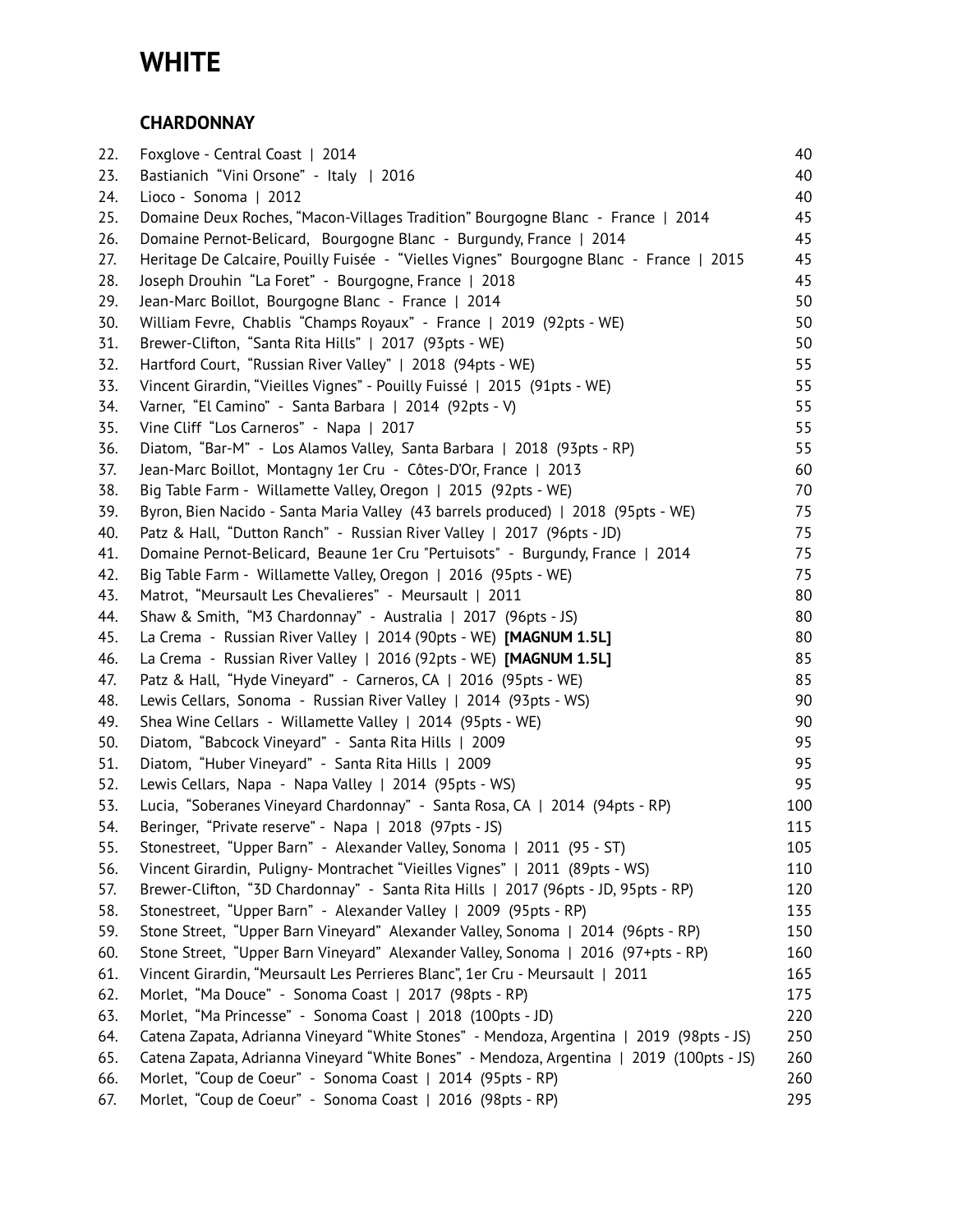### **RIESLING**

| 68. | Noble House - Mosel   2018                                                               | 40  |
|-----|------------------------------------------------------------------------------------------|-----|
| 69. | Paul Anheuser, Kabinett - Schlossböckelheimer, Germany   2002                            | 45  |
| 70. | Bollig-Lehnert, "Dhroner Hofberger", Spätlese - Mosel, Germany   2003                    | 45  |
| 71. | Weingut Karp-Schreiber, "Brauneberger Juffer - Trocken" Spätlese - Mosel, Germany   2015 | 50  |
| 72. | Pewsey Vale "1961 Block" - Eden Valley Australia   2018 (96pts - JS)                     | 55. |
|     | 73. Hillick & Hobbs "Estate Riesling" - Finger Lakes, NY   2018 (94pts - JS)             | 75  |
|     | 74. Schlumberger, "Grand Cru Saering" - Alsace, France   2013 (95 - W&S)                 | 75  |

## **SAUVIGNON BLANC**

| 75. Rombauer Vineyards - Napa Valley   2018 (91pts - W&S, 90pts)        | 40. |
|-------------------------------------------------------------------------|-----|
| 76. Dog Point - Marlborough, New Zealand   2019 (93pts - JS)            | 45  |
| 77. Freemark Abbey - Napa Valley   2020                                 | 50. |
| 78. Spottswoode, "Estate Vineyard" - St. Helena, CA   2017 (94pts - WE) | 50. |
| 79. Dog Point "Section 94" - Marlborough, New Zealand   2016            | 55. |

## **ROSÉ**

| 80. | Domaine de Fondrèche - Ventoux, Rhône Valley, France   2017                                              | 40  |
|-----|----------------------------------------------------------------------------------------------------------|-----|
|     | 81. Big Table Farm, "Laughing Pig Rosé" - Willamette Valley, OR   2017                                   | 45  |
|     | 82. Blackbird Vineyards "Arriviste Rosé" - Napa Valley   2018 (93pts - WW)                               | 45. |
|     | 83. Miraval, "Côtes de Provence", Jolie - Pitt & Perrin - France   2015                                  | 45. |
| 84. | Miraval, "Côtes de Provence", Jolie - Pitt & Perrin - France   2015 (91pts - WE) <b>[MAGNUM 1.5L]</b> 90 |     |

## **OTHER WHITES**

| 85. | ALBARIÑO: Bodega Finca Garabelos "La Trucha", Rias Baixas - Spain   2017               | 40  |
|-----|----------------------------------------------------------------------------------------|-----|
| 86. | VIOGNIER: Yalumba, Samuel's Collection "Eden Valley" - Australia   2017                | 35  |
| 87. | VIOGNIER: Jaffurs Cellars, "Bien Nacido Vineyard" - Santa Barbara, CA   2017           | 50  |
| 88. | VIOGNIER: Vincent Cluzel, "Condrieu" - Rhône Valley, France   2015 (95 - RP)           | 100 |
| 89. | GODELLO: Louro Do Bolo - Valdeorras, Spain   2012                                      | 40  |
| 90. | NASCETTA: Lorenzo Lombardelli "Kuma", Monferrato Bianco - Piedmont, Italy   2017       | 40  |
| 91. | WHITE RHONE: Tablas Creek, "Patelin de Tablas Blanc" - Paso Robles   2018 (95pts - WS) | 55  |
| 92. | ROUSSANNE: Stolpman "Ballard Canyon"   2017                                            | 50  |
| 93. | SAUTERNES: Château Partarrieu - France   2016 [1/2 BTL - 375ml]                        | 40  |
| 94. | PINOT BLANC: Harper Voit "Surlie" - Willamette Valley, Oregon   2018                   | 40  |
| 95. | PINOT GRIGIO: Zenato "Delle Venezie" - IGT, Italy   2019                               | 40  |
| 96. | SANCERRE: A.O.P. "Raphael Midoir" - Loire Valley   2018                                | 50  |
| 97. | SANCERRE: Raimbault et Fils, Sancerre du Pré Semelé - France   2018                    | 55  |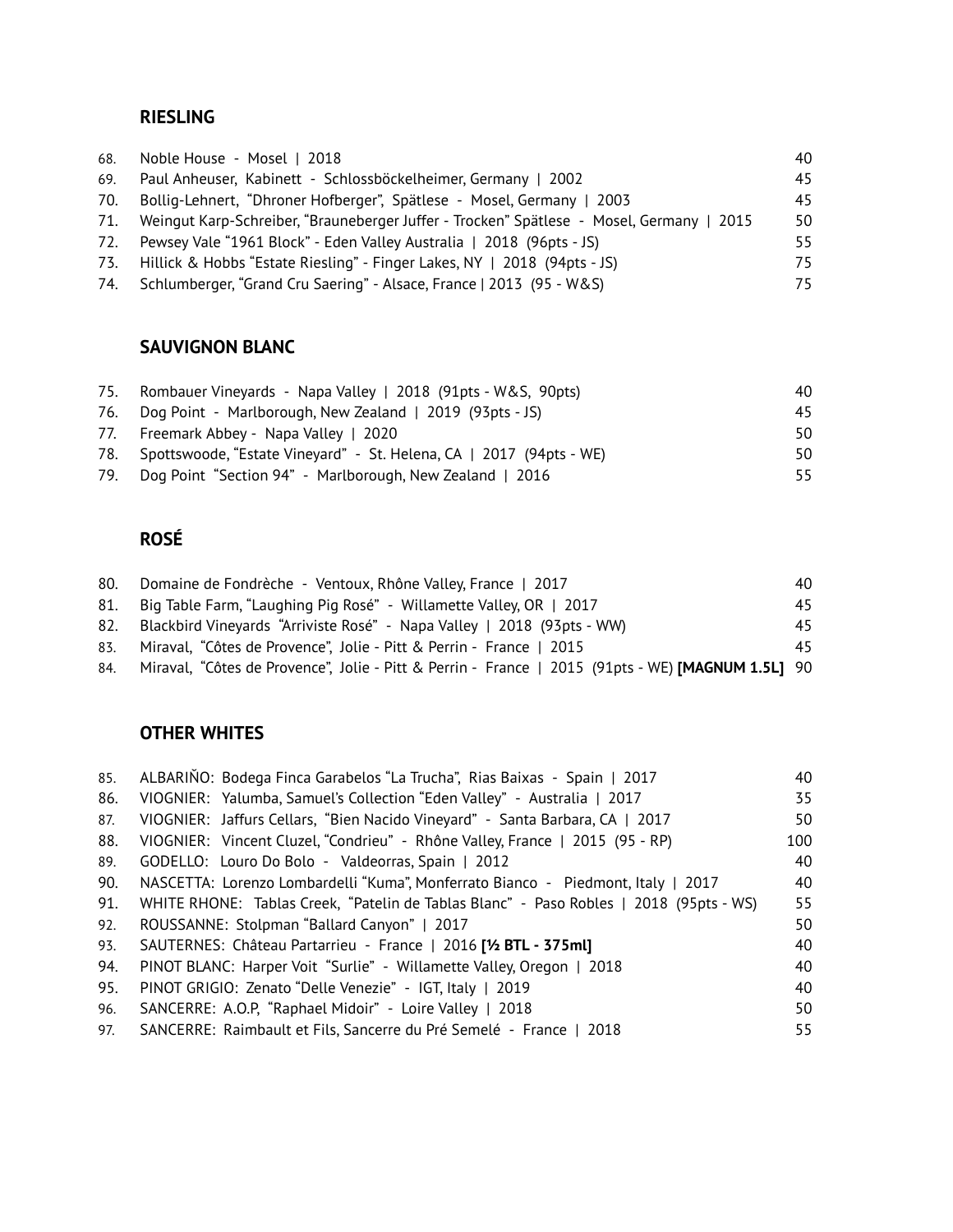# **RED**

## **PINOT NOIR**

| 98.  | Argyle, "Grower Series" - Willamette Valley, Oregon   2019                           | 40  |
|------|--------------------------------------------------------------------------------------|-----|
| 99.  | Dutton Estate, "Karmen Isabella - Dutton Ranch"   2016 (93pts - RP)                  | 40  |
| 100. | La Crema - Monterey   2018                                                           | 40  |
| 101. | Sea Sun, by Charlie Wagner - Monterey   2018                                         | 45  |
| 102. | Mer Soleil. "Reserve" - Santa Lucia Highlands   2017                                 | 45  |
| 103. | Stoller Estate "Dundee Hills" - Willamette Valley   2018 (94pts - JS)                | 45  |
| 104. | Siduri "Lemoravo Vineyard" - Santa Lucia Highlands   2017 (93pts - JD)               | 45  |
| 105. | Pali "Bluffs" - Russian River   2017                                                 | 55  |
| 106. | Colene Clemens Vineyard, "Margo" - Chehalem Mountains, Oregon   2014 (92pts - RP)    | 60  |
| 107. | Maison Roy & Fils, "Petite Incline" - Willamette Valley, Oregon   2016 (93pts - WS)  | 60  |
| 108. | Champ de Reves - Anderson Valley, Mendocino   2014                                   | 65  |
| 109. | A.P. Vin, "Rosella's Vineyard" - Santa Lucia Highlands   2016 (94pts - JD)           | 70  |
| 110. | Niner, "Edna's Valley" - Paso Robles   2018 (95pts - WE)                             | 70  |
| 111. | Colene Clemens, "Dopp Creek" - Chehalem Mountains, Oregon   2015 (95pts - WS)        | 75  |
| 112. | Big Table Farm - Yamhill-Carlton District, Oregon   2015 (91pts - WS)                | 75  |
| 113. | Varner, "Hidden Block" - Santa Cruz Mountains   2014 (93pts - V)                     | 80  |
| 114. | Harper Voit, "Strandline" - Willamette Valley, Oregon   2014 (94pts - WS)            | 80  |
| 115. | Neely "Upper Picnic" - Spring Ridge Vineyard - Santa Cruz Mountains   2012           | 90  |
| 116. | Argyle "Nuthouse" - Eola-Amity Hills, Oregon   2015 (94pts - JS)                     | 90  |
| 117. | A.P. Vin, "Rosella's Vineyard" - Santa Lucia Highlands   2013 (93pts - WS)           | 90  |
| 118. | Varner, "Upper Picnic Block" - Santa Cruz   2013 (94pts - V)                         | 90  |
| 119. | Big Table Farm "Pelos Sandberg" Eola Amity Hills, Oregon   2015                      | 95  |
| 120. | Cristom, "Jessie Vineyard" - Eola-Amity Hills, Oregon   2009                         | 100 |
| 121. | Lucia, "Garys' Vineyard" - Santa Rosa, CA   2014 (95pts - RP)                        | 100 |
| 122. | Raen, "Royal St. Robert Cuvée" - Sonoma   2015 (95pts - JS)                          | 105 |
| 123. | Raen, "Royal St. Robert Cuvée" - Sonoma   2014 (95pts - V)                           | 110 |
| 124. | Hartford Court "Land's Edge" - Sonoma   2017 (96pts - WE)                            | 110 |
| 125. | Maggy Hawk, "Jolie"s - Anderson Valley, Mendocino   2017 (95pts - WS)                | 110 |
| 126. | Tolpuddle Vineyard - Tasmania   2018                                                 | 110 |
| 127. | The Eyrie Vineyards, "Roland Green" - Dundee Hills, Oregon   2015 (96pts - JS)       | 120 |
| 128. | Three Sticks, "Gap's Crown Vineyard - Sonoma   2018 (95pts - WS)                     | 120 |
| 129. | DuMol "Wester Reach" - Russian River Valley   2019 (96pts - WM)                      | 125 |
|      | 130. The Eyrie Vineyards, "Daphne" - Dundee Hills, Oregon   2015 (96+pts - RP)       | 165 |
| 131. | Felton Road "Calvert" - Central Otago, NZ   2018 (95pts - JS)                        | 175 |
| 132. | Brewer Clifton, "Machado" - Sta. Rita Hills   2016 (96pts - JD)                      | 150 |
| 133. | Wayfarer "Wayfarer Vineyard" - Sonoma Coast   2016 (97pts - JD)                      | 160 |
| 134. | Shea Wine Cellars, "Block 23" - Willamette Valley   2014 (94pts - WE)                | 165 |
| 135. | Roar, "Garys' Vineyard - Santa Lucia Highlands, CA   2016 (97pts - JD, 96pts - WE)   | 175 |
| 136. | Beaux Frères, "The Beaux Frères Vineyard" - Ribbon Ridge, Oregon   2014 (95pts - WS) | 170 |
| 137. | Williams Selyem, "Weir Vineyard" - Yorkville Highlands, Sonoma Coast   2019          | 185 |
| 138. | Williams Selyem, "Calegari Vineyard" - Russian River Valley   2019                   | 185 |
| 139. | Williams Selyem, "Eastside Road Neighbors" - Sonoma County   2019                    | 185 |
| 140. | Beaux Frères, "The Beaux Frères Vineyard" - Ribbon Ridge, Oregon   2007              | 190 |
| 141. | Williams Selyem, "Ferrington Vineyard" - Anderson Valley   2019                      | 200 |
| 142. | Morlet, "Joli Coeur" - Sonoma Coast   2012                                           | 220 |
| 143. | Williams Selyem, "Allen Vineyard" - Russian River Valley   2013                      | 225 |
| 144. | Williams Selyem, "Burt Williams' Morning Dew Ranch" - Anderson Valley   2013         | 225 |
| 145. | Williams Selyem, "Hirsch Vineyard" - Sonoma Coast   2013                             | 235 |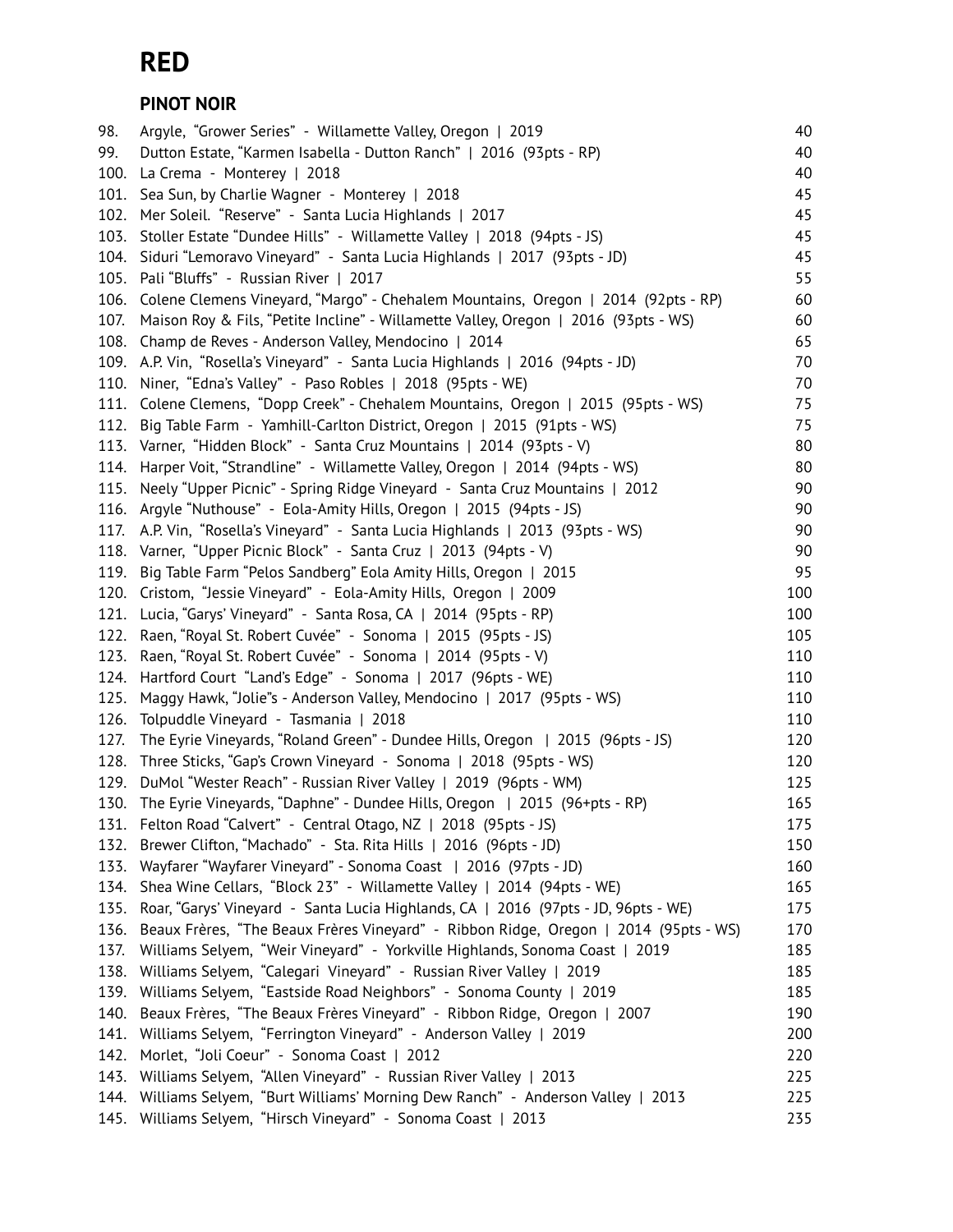## **PINOT NOIR (continued)**

| 146. Williams Selyem, "Rochioli Riverblock Vineyard" - Russian River Valley   2013         | 240 |
|--------------------------------------------------------------------------------------------|-----|
| 147. Williams Selyem, "Precious Mountain Vineyard" - Sonoma Coast   2014                   | 240 |
| 148. Williams Selyem, "Hirsch Vineyard" - Sonoma Coast   2014 (96pts - CG)                 | 250 |
| 149. Williams Selyem, "Rochioli River Block" - Russian River Valley   2019                 | 260 |
| 150. Williams Selyem, "Westside Road Neighbors" - Russian River Valley   2017 (97pts - WE) | 265 |
| 151. Williams Selyem, "Precious Mountain" - Sonoma Coast   2019                            | 320 |
| 152. Williams Selyem, "Estate Vineyard" - Russian River Valley   2019                      | 320 |

## **CABERNET SAUVIGNON**

| 153. | Catena, "Vista Flores" High Mountain Vines - Mendoza, Argentina   2017                   | 40  |
|------|------------------------------------------------------------------------------------------|-----|
| 154. | Bonanza, by Chuck Wagner, "Lot 3" - Northern CA   N/V                                    | 40  |
| 155. | Aerena by Blackbird Vineyards "Lean In" - Red Hills; North Coast, CA   2019 (91pts - WW) | 40  |
| 156. | Beringer, "Knight's Valley" - Napa   2017                                                | 40  |
| 157. | Novelty Hill - Columbia Valley, Washington   2016                                        | 45  |
| 158. | DAOU Vineyards - Paso Robles   2018 (92pts - RP)                                         | 45  |
| 159. | Rombauer Vineyards - Napa   2013 [1/2 BTL - 375ml] (90pts - WS)                          | 45  |
| 160. | Vineyard 29 "Cru" - Napa Valley   2017 [1/2 BTL - 375ml]                                 | 60  |
| 161. | Beaulieu Vineyard - Napa Valley   2014                                                   | 45  |
| 162. | Lapostolle "Cuvée Alexander" - Chile   2018 (95pts - JS)                                 | 55  |
| 163. | Gramercy Cellars, "Lower East" - Columbia Valley   2013                                  | 55  |
| 164. | StoneStreet - Alexander Valley   2014 (90pts - RP)                                       | 65  |
| 165. | Silenus Winery "Tyros" - Napa Valley   2015 (91pts - WE)                                 | 70  |
| 166. | Coho "Headwaters" - Napa Valley   2016                                                   | 75  |
| 167. | Ch. Ste Michelle, "Canoe Ridge" - Columbia Valley   2009 (91pts - WS)                    | 75  |
| 168. | Trinchero, "Mario's Vineyard" - Napa Valley   2014 (94pts - D)                           | 80  |
| 169. | Austin Hope - Paso Robles   2018 (95pts - WE)                                            | 80  |
| 170. | Martin Ray, "Synthesis" - Napa Valley   2014 (92pts - JS)                                | 90  |
| 171. | Stags' Leap - Napa Valley   2018 (95pts - JS)                                            | 90  |
| 172. | Sbragia, "Monte Rosso Vineyard" - Sonoma   2012 (94pts - JS)                             | 90  |
| 173. | Beringer, "Knight's Valley Reserve" - Sonoma   2013 (93pts - WS)                         | 95  |
| 174. | Yalumba "The Menzies" - Australia   2015 (95pts - D)                                     | 100 |
| 175. | Ghost Block, "Estate" - Oakville, Napa Valley   2014                                     | 115 |
| 176. | Penfolds, "Bin 704" - Napa Valley   2018 (96pts - WE)                                    | 115 |
| 177. | Vineyard 29 "Cru" - Napa Valley   2017                                                   | 120 |
| 178. | Hickinbotham, "Trueman" - McLaren Vale, Australia   2014 (94pts - WS)                    | 120 |
| 179. | Anakota, "Helena Montana Vin." - Knights Valley, Sonoma   2009                           | 120 |
| 180. | Joseph Phelps, "Estate Grown" - Napa Valley   2015 (93pts JS)                            | 120 |
| 181. | Galerie "Pleinair" - Napa Valley   2016 (96pts JS)                                       | 125 |
| 182. | Joseph Phelps, "Estate Grown" - Napa Valley   2014 (93pts - WE, 93pts JS)                | 125 |
| 183. | Mount Brave, "Mount Veeder" - Napa Valley   2012                                         | 125 |
|      | 184. Salvestrin, "Dr. Crane Vineyard" - St. Helena, Napa Valley   2015 (94pts - WA)      | 125 |
| 185. | StoneStreet, "Legacy" - Alexander Valley   2010                                          | 125 |
| 186. | Sbragia, "Godspeed" - Mt. Veeder, Napa Valley   2012 (95pts - V)                         | 125 |
| 187. | Clos Du Val, "Estate" - Napa Valley   2018 (97pts D)                                     | 130 |
| 188. | O'Shaughnessy - Napa Valley   2014 (93pts - RP)                                          | 135 |
| 189. | Vine Cliff, "Oakville" - Napa Valley   2016                                              | 140 |
| 190. | Caymus Vineyards - Napa Valley   2019 (93pts - WW)                                       | 140 |
| 191. | Stags' Leap, "The Leap" - Napa Valley   2017 (96pts -JS)                                 | 150 |
| 192. | O'Shaughnessy - Napa Valley   2018 (97pts - WE)                                          | 150 |
| 193. | StoneStreet "Rockfall Vineyard" - Alexander Valley, Sonoma   2013 (95+pts - RP)          | 150 |
| 194. | Arrowood "Reserve Speciale" - Sonoma   2013 (94+pts - RP)                                | 150 |
| 195. | Corliss - Columbia Valley, WA   2013 (96pts - V)                                         | 150 |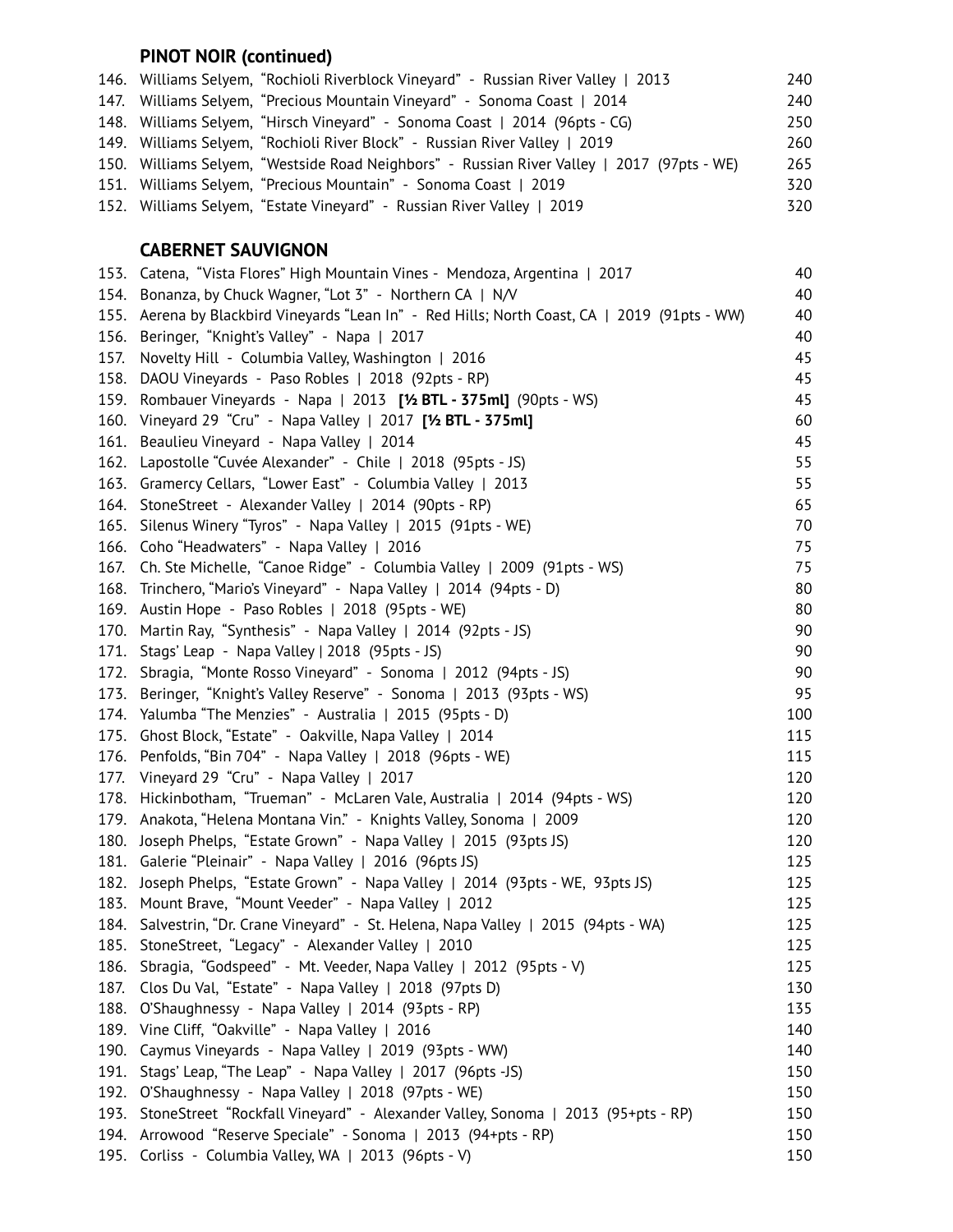## **CABERNET SAUVIGNON (continued)**

|      | 196. Pirouette - Columbia Valley   2016 (97pts - JD)                                    | 155 |
|------|-----------------------------------------------------------------------------------------|-----|
| 197. | Shafer, "One Point Five" - Stags Leap District, Napa Valley   2016 (95pts - RP, JS, WE) | 165 |
|      | 198. "M" by Michael Mondavi - Napa Valley   2009 (94pts - WE)                           | 165 |
| 199. | O'Shaughnessy, "Howell Mountain" - Napa Valley   2017 (96pts - JD)                      | 175 |
|      | 200. Blackbird Vineyards, "Contrarian" - Napa Valley   2016 (94pts - W&S)               | 180 |
|      | 201. Freemark Abbey, "Rutherford" - Napa Valley   2013 (97+pts - RP)                    | 190 |
|      | 202. The Setting - Oakville, Napa Valley   2018 (97pts - RP)                            | 200 |
|      | 203. Caymus Vineyards, "Special Selection" - Napa Valley   2015 (95pts - WS)            | 250 |
|      | 204. Caymus Vineyards - Napa Valley   2013 <b>[MAGNUM - 1.5L]</b> (94pts - RP)          | 295 |
|      | 205. Rivers-Marie, "Calistoga" - Napa Valley   2016 (96pts - RP)                        | 250 |
|      | 206. Don Melchor "Viñedo Puente Alto" - Chile   2018 (100 pts - JS)                     | 320 |
| 207. | Morlet, "Passionnément" - Oakville, Napa Valley   2012                                  | 395 |
|      | 208. Rivers-Marie, "Lore Vineyard" - Oakville   2016 (100pts - JD)                      | 420 |
|      | 209. Scarecrow - Rutherford, Napa   2017 (97pts - RP)                                   | 950 |
|      |                                                                                         |     |

## **CABERNET SAUVIGNON VERTICALS**

| 210. Cade, "Estate Cabernet Sauvignon" - Howell Mountain, Napa   2013                | 225 |
|--------------------------------------------------------------------------------------|-----|
| Cade, "Reserve Cabernet Sauvignon" - Howell Mountain, Napa   2016 (98+pts - RP)      | 450 |
| Vineyard 29 "Aida Estate" - St. Helena, Napa Valley   2013 (98pts - RP)              | 450 |
| Vineyard 29 "Aida Estate" - St. Helena, Napa Valley   2015 (96pts - RP)              | 360 |
| Vineyard 29 "Aida Estate" - St. Helena, Napa Valley   2016 (98pts - RP)              | 440 |
| La Jota Vineyard - Howell Mountain, Napa Valley   1999 (97pts - WE)                  | 450 |
| La Jota Vineyard - Howell Mountain, Napa Valley   2000 (98pts - WE)                  | 430 |
| La Jota Vineyard - Howell Mountain, Napa Valley   2002 (93pts - WE)                  | 400 |
| La Jota Vineyard - Howell Mountain, Napa Valley   2003 (93pts - WE)                  | 400 |
| La Jota Vineyard - Howell Mountain, Napa Valley   2005 (92pts - WE)                  | 400 |
| La Jota Vineyard - Howell Mountain, Napa Valley   2006 (95pts - WE)                  | 440 |
| La Jota Vineyard - Howell Mountain, Napa Valley   2014 (95pts - RP)                  | 220 |
| La Jota Vineyard - Howell Mountain, Napa Valley   2016 (97+pts - RP)                 | 300 |
| Anakota, "Helena Dakota" - Knights Valley, Sonoma   2011                             | 190 |
| Anakota, "Helena Dakota" - Knights Valley, Sonoma   2012 (96pts - RP)                | 200 |
| Anakota, "Helena Dakota" - Knights Valley, Sonoma   2013 (98pts - RP)                | 275 |
| Anakota, "Helena Dakota" - Knights Valley, Sonoma   2014 [MAGNUM - 1.5L]             | 420 |
| Anakota, "Helena Dakota" - Knights Valley, Sonoma   2015 (97pts - RP)                | 225 |
| Plumpjack, "Estate" - Napa Valley   2013 (96pts - RP)                                | 260 |
| Plumpjack, "Estate" - Napa Valley   2014 (95pts - RP)                                | 250 |
| Georges de Latour "BV Private Reserve" - Napa Valley   2010                          | 185 |
| Georges de Latour "BV Private Reserve" - Napa Valley   2013 (98pts - WW, 97pts - JS) | 250 |
| Georges de Latour "BV Private Reserve" - Napa Valley   2015 (97pts - JD, 96pts RP)   | 225 |
| Freemark Abbey, "Bosché" - Rutherford, Napa Valley   2012 (97pts - RP)               | 260 |
| Freemark Abbey, "Bosché" - Rutherford, Napa Valley   2014 (96pts - RP)               | 240 |
| Freemark Abbey, "Sycamore Vineyard" - Rutherford, Napa Valley   2002 (95pts - RP)    | 275 |
| Freemark Abbey, "Sycamore Vineyard" - Rutherford, Napa Valley   2003 (94+pts - RP)   | 300 |
| Freemark Abbey, "Sycamore Vineyard" - Rutherford, Napa Valley   2004 (95+pts - WE)   | 340 |
| Freemark Abbey, "Sycamore Vineyard" - Rutherford, Napa Valley   2005 (93+pts - RP)   | 320 |
| Freemark Abbey, "Sycamore Vineyard" - Rutherford, Napa Valley   2006 (90+pts - WE)   | 275 |
| Odette, "Estate - Stags Leap District" - Napa Valley   2013 (95pts - RP)             | 225 |
| Odette, "Estate - Stags Leap District" - Napa Valley   2014 (95pts - RP)             | 210 |
| Odette, "Reserve" - Napa Valley   2016 (100pts - RP)                                 | 490 |
| Spottswoode - St. Helena, Napa Valley   2013 (99pts - RP)                            | 450 |
| Spottswoode - St. Helena, Napa Valley   2014 (100pts - WW; 98pts RP)                 | 475 |
|                                                                                      |     |
| Spottswoode - St. Helena, Napa Valley   2016 (100pts - RP)                           | 455 |
|                                                                                      |     |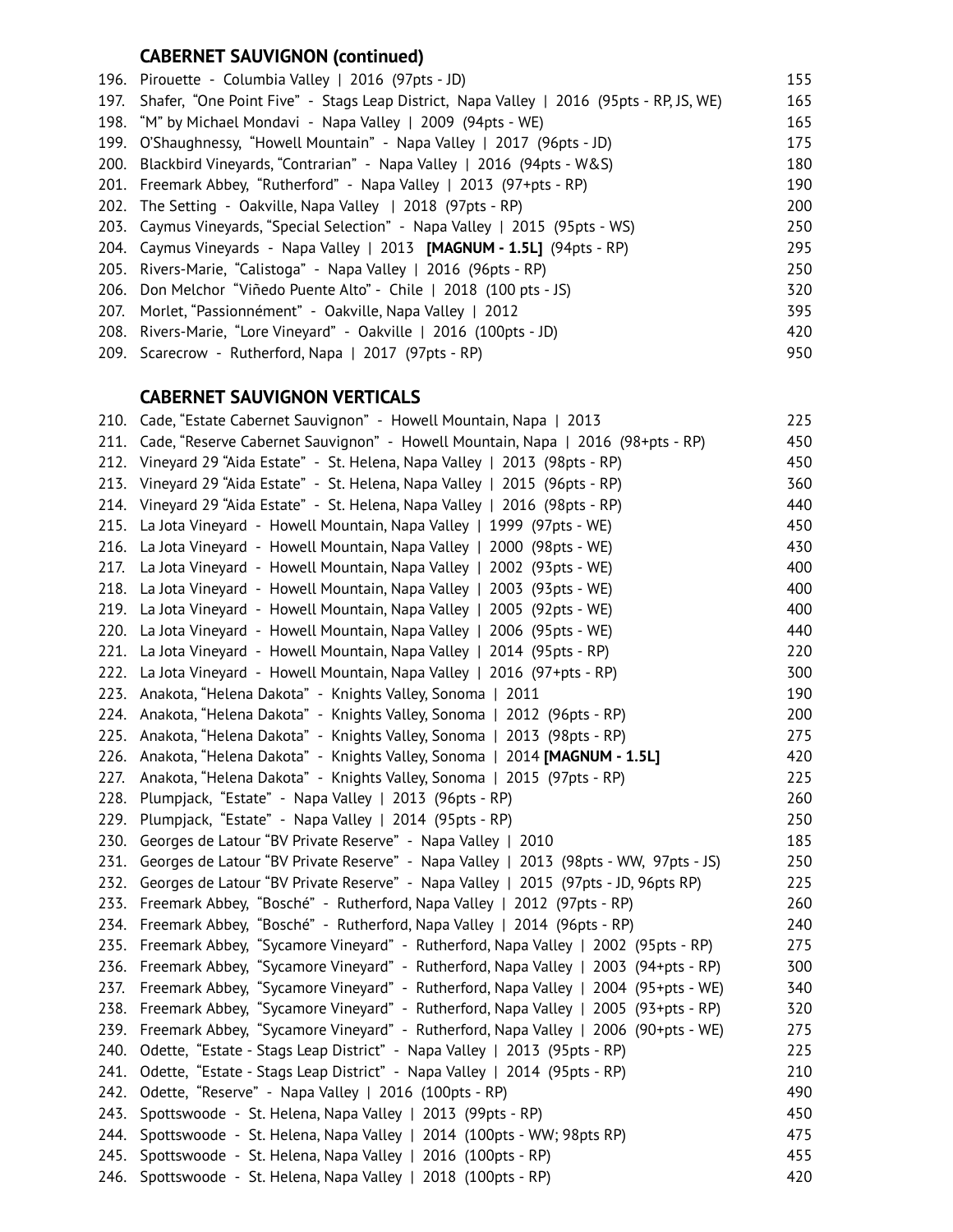## **CABERNET SAUVIGNON VERTICALS (continued)**

|      | 247. Quilceda Creek - Columbia Valley, Washington   2015 (99pts - JD)          | 380 |
|------|--------------------------------------------------------------------------------|-----|
|      | 248. Quilceda Creek - Columbia Valley, Washington   2018 (100pts - D)          | 420 |
| 249. | Continuum - Napa Valley   2012 (96pts - JS, 94pts - WS)                        | 305 |
|      | 250. Continuum - Napa Valley   2013 (99pts - JS, 97pts - V)                    | 375 |
|      | 251. Continuum - Napa Valley   2016 (100pts - JS, 99pts - RP)                  | 420 |
|      | 252. Cardinale - Napa Valley   2009 (95+pts - WE)                              | 520 |
|      | 253. Cardinale - Napa Valley   2010 (96+pts - RP)                              | 540 |
|      | 254. Cardinale - Napa Valley   2011 (91pts - RP)                               | 470 |
|      | 255. Cardinale - Napa Valley   2014 (98pts - RP)                               | 420 |
|      | 256. Paul Hobbs, "Beckstoffer - Dr. Crane" - Napa Valley   2015 (99 pts - RP)  | 400 |
|      | 257. Paul Hobbs, "Beckstoffer - Dr. Crane" - Napa Valley   2014 (100 pts - RP) | 475 |
|      | 258. Verité, "La Joie" - Anniversary Edition - Napa Valley   1998              | 450 |
|      | 259. Verité, "La Joie" - Sonoma   2001 (95pts - RP)                            | 650 |
|      | 260. Verité, "La Joie" - Sonoma   2002 (98pts - RP)                            | 630 |
|      | 261. Verité, "La Joie" - Sonoma   2003 (95pts - RP)                            | 600 |
|      | 262. Verité, "La Joie" - Sonoma   2004 (99pts - RP)                            | 620 |
|      | 263. Verité, "La Joie" - Sonoma   2005 (100pts - RP)                           | 660 |
|      | 264. Verité, "La Joie" - Sonoma   2006 (98pts - WE)                            | 600 |

#### **CABERNET FRANC**

| 265. Brave & Maiden Estate - Santa Ynez Valley   2014                                   | 50  |
|-----------------------------------------------------------------------------------------|-----|
| 266. El Enemigo - Argentina, Mendoza   2016 (96 pts - TA, 92 pts - JS)                  | 50  |
| 267. Bordeaux Style Red Blend - Cenyth - Napa Valley   2014 (93 - RP)                   | 85  |
| 268. Paul Hobbs, "Crossbarn - Moon Mountain District" - Sonoma   2014 (92pts - WA)      | 90  |
| 269. Cab Franc Dominant Blend - Blackbird Vineyards, "Paramour" - Napa   2016 (95 - WW) | 185 |
| 270. Morlet, "Force De La Nature" - Oakville, Napa Valley   2014 (98pts - JD)           | 475 |
|                                                                                         |     |

#### **MERLOT**

| 271. Gainey - Santa Ynez Valley, Santa Barbara (Central Coast)   2016 (92pts - JS) | 40  |
|------------------------------------------------------------------------------------|-----|
| 272. Sterling Vineyards - Napa Valley   2015 (91pts - JD)                          | 40  |
| 273. Sebastiani - Sonoma County   2017                                             | 55  |
| 274. Rombauer Vineyards - Carneros, California   2013 (90pts - WS)                 | 60  |
| 275. Sineann "Champoux Vineyard" - Columbia Valley, Oregon   2012                  | 60  |
| 276. Rombauer Vineyards - Napa, California   2016 (91pts - WW)                     | 75  |
| 277. Newton "Unfiltered Merlot" - Napa Valley   2011                               | 85  |
| 278. Duckhorn Vineyards - Napa Valley   2014 (92pts - WS)                          | 90  |
| 279. Shafer, "Napa Valley Merlot" - Napa Valley   2014                             | 100 |
| 280. Coho - Michael Black Vineyard - Napa Valley   2012                            | 105 |
| 281. Coho - Michael Black Vineyard - Napa Valley   2010                            | 115 |

## **ZINFANDEL**

| 282. Rombauer Vineyards - Napa   2014 <b>[1/2 BTL - 375 ml]</b> (90 pts - WW) | 40  |
|-------------------------------------------------------------------------------|-----|
| 283. Edmeades "Perli Vineyards" - Mendocino Ridge   2014 (92pts - KWG)        | 50. |
| 284. Frog's Leap - Napa Valley   2018 (94pts - W&S)                           | 50  |
| 285. Ghost Block, Estate "Pelissa Vineyard" - Oakville, Napa Valley   2017    | 60  |
| 286. Seghesio Cortina "Dry Creek Valley" - Sonoma   2017 (94pts - WS)         | 75  |
| 287. Hartford "Old Vine Zinfandel" - Russian River Valley   2015 (94pts - WS) | 80  |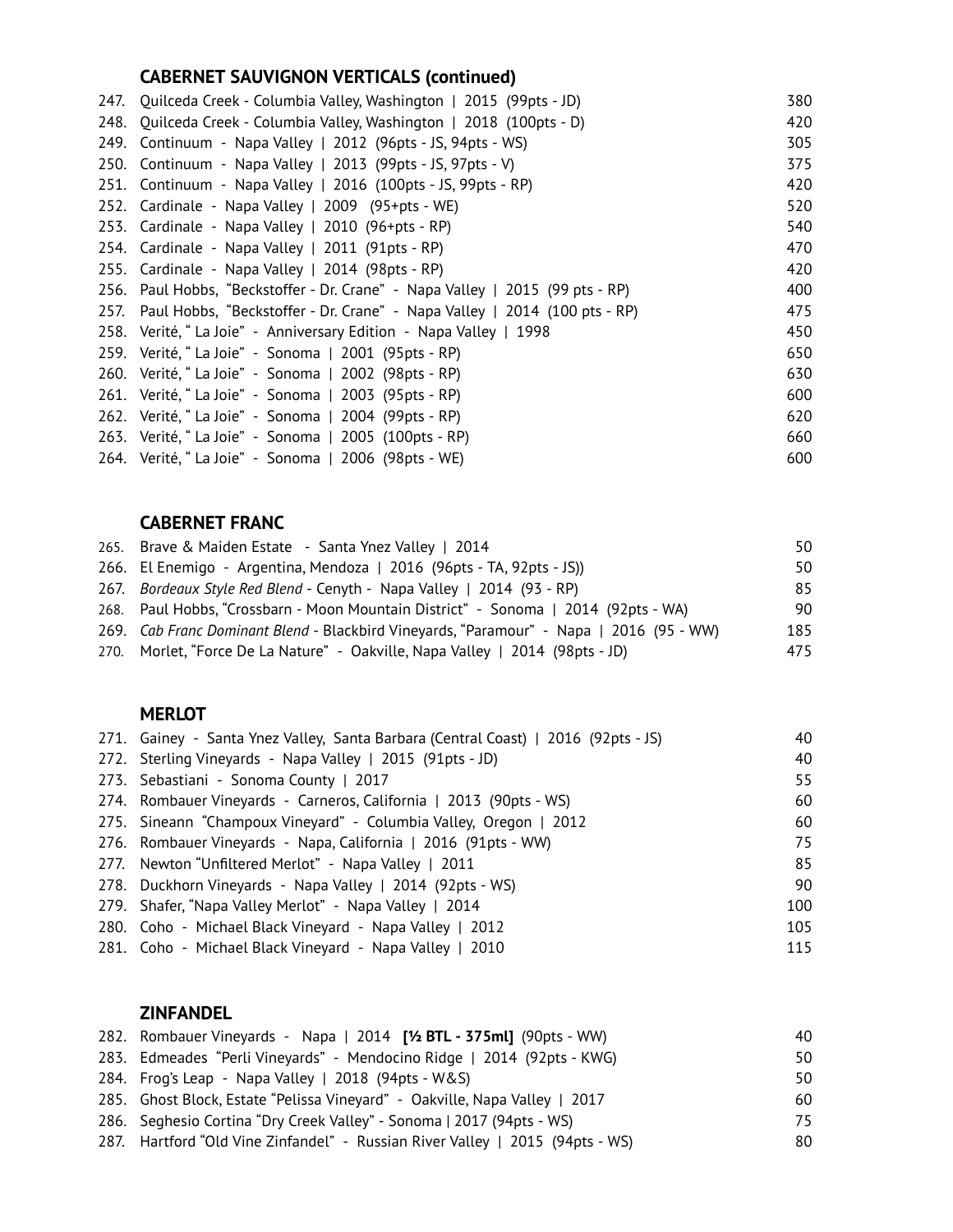#### **BORDEAUX**

| 288. | Château Fongaban - Puisseguin Saint-Emilion   2015                                    | 50   |
|------|---------------------------------------------------------------------------------------|------|
| 289. | Plaisir de Siaurac - Lalande de Pomerol   2016                                        | 50   |
| 290. | Château Joanin Bécot - Castillon   2014                                               | 55   |
| 291. | Bordeaux Blend - Arcanum, "Il Fauno di Arcanum" - Toscana, Italy   2012 (93pts - WS)  | 60   |
| 292. | Château D'Aiguilhe - Castillon   2015 (92pts - WS)                                    | 65   |
| 293. | Château Barde-Haut - Saint-Emilion, Grand Cru   2006                                  | 75   |
| 294. | Bordeaux Blend - Blackbird Vineyards "Arise" - Napa Valley   2014 (94pts - WW)        | 85   |
| 295. | Château Clauzet - Saint-Estèphe   2008 (92pts -RP)                                    | 90   |
| 296. | Bordeaux Blend - Beaulieu Vineyard, "Reserve Tapestry" - Napa Valley   2012 (92 - RP) | 90   |
| 297. | Bordeaux Blend - Tenuta di Arceno "Valadorna" - Toscana, Italy   2013 (95 - RP)       | 100  |
| 298. | Bordeaux Blend - Lapostolle, Clos Apalta "Le Petit Clos" - Chile   2017 (96 - JS)     | 125  |
| 299. | Bordeaux Blend - Trinitas, "Meritage" - Napa Valley, CA   2010                        | 105  |
| 300. | Les Pagodes de Cos - Saint-Estèphe   2014 (90pts - RP)                                | 110  |
| 301. | Château Faugères - Saint-Emilion, Grand Cru Classé   2015 (95pts -WS)                 | 115  |
| 302. | Bordeaux Blend - Tenuta di Arceno "Arcanum" - Toscana, Italy   2013 (96 - RP)         | 125  |
| 303. | Château Barde-Haut - Saint-Emilion, Grand Cru Classé   2016 (96pts - V)               | 140  |
| 304. | Rouget - Pomerol   2008 (93pts - RP)                                                  | 155  |
| 305. | Malescot-St-Exupery - Margaux, 3ème Grand Cru Classé   2008 (90pts - WS)              | 160  |
| 306. | Bordeaux Blend - Crown Point "Relevant" - Santa Barbara   2019 (97pts - WE)           | 165  |
| 307. | Bordeaux Blend - Figgins Estate - Walla Walla Valley   2017 (97pts - JS)              | 175  |
| 308. | Clos du Marquis - Saint-Julien   2009 (92pts - WS)                                    | 195  |
| 309. | Château Pavie Macquin - Saint-Emilion, 1er Grand Cru Classé   2008 (94pts - RP)       | 240  |
| 310. | Malescot-St-Exupery - Margaux, 3ème Grand Cru Classé   2009 (94pts - WS)              | 275  |
| 311. | Château Smith Haut Lafitte - Grand Cru Classé de Graves   2005 (93pts - WS)           | 335  |
| 312. | Château Pavie Macquin - Saint-Emilion, Grand Cru Classé   2005 (98pts - JD)           | 400  |
| 313. | Château Pontet-Canet - Pauillac, Grand Cru Classé   2005 (96pts -WS)                  | 420  |
| 314. | Château Clinet - Pomerol   2000 (96pts - WS)                                          | 525  |
| 315. | Château Cos-D'Estournel - St. -Estèphe   2000 (96pts - WS)                            | 600  |
| 316. | Château L'Evangile - Pomerol   2009 (100pts - RP)                                     | 895  |
| 317. | Château Margaux - Premier Grand Cru Classé   1986 (98pts - RP)                        | 1800 |

## **SYRAH / PETITE SIRAH**

| 318. | Bodegas Borsao "Zarihs" Syrah - Aragon, Spain   2015 (91pts - WA)                           | 40  |
|------|---------------------------------------------------------------------------------------------|-----|
| 319. | Balletto "Estate Syrah" - Russian River Valley   2014                                       | 50  |
|      | 320. Petite Syrah: Caymus, "Suisun Grand Durif" - North Coast, CA   2017                    | 55  |
|      | 321. Petite Syrah: Jaffurs Cellars, "Thompson Vineyard" - Santa Barbara   2015 (95pts - RP) | 65  |
|      | 322. Ex Post Facto - Santa Barbara   2018 (94pts - V)                                       | 65  |
|      | 323. Jean-Luc Colombo, "Terres Brulées" - Cornas, France   2012 (93pts - WS)                | 85  |
|      | 324. Petite Syrah: Caymus Suisun, "Grand Durif" - Suisun Valley  2017 (93pts - WS)          | 85  |
|      | 325. K, "Powerline Vineyard" - Walla Walla   2017 (97pts - JD)                              | 85  |
|      | 326. Melville, Estate - Santa Rita Hills   2014 (95pts - RP)                                | 100 |
|      | 327. Reynvaan, "In The Rocks" - Walla Walla Valley   2012 (94pts - WS)                      | 125 |
| 328. | Reynvaan, "In The Hills" - Walla Walla Valley   2013 (94pts - WS)                           | 140 |
| 329. | Reynvaan, "The Contender" - Walla Walla Valley   2012 (94pts - WS)                          | 150 |
|      | 330. Gramercy Cellars, "John Lewis Syrah" - Walla Walla Valley   2015 (98+pts - JD)         | 170 |
|      |                                                                                             |     |

## **SHIRAZ / SHIRAZ BLEND**

| 331. Penfolds, "Koonunga Hills" - Australia   2017 (90pts - JS)                                       | 40  |
|-------------------------------------------------------------------------------------------------------|-----|
| 332. Yangarra Estate, "McLaren Vale" Shiraz - Australia   2013 (96pts - JH; 93pts - JS)               | 45  |
| 333. Shaw & Smith Syrah-Shiraz, "Adelaide Hills" - Australia   2016 (95pts - JS)                      | 75  |
| 334. The Dead Arm Shiraz "McLaren Vale" - Australia   2017 (94pts - JS)                               | 110 |
| 335. Yalumba, "The Signature" Cabernet-Shiraz - Australia   2016 (96pts - D)                          | 120 |
| 336. Hickinbotham, "Brooks Road" Shiraz - McLaren Vale, Australia   2014 (96tps - JH; 94pts - RP) 120 |     |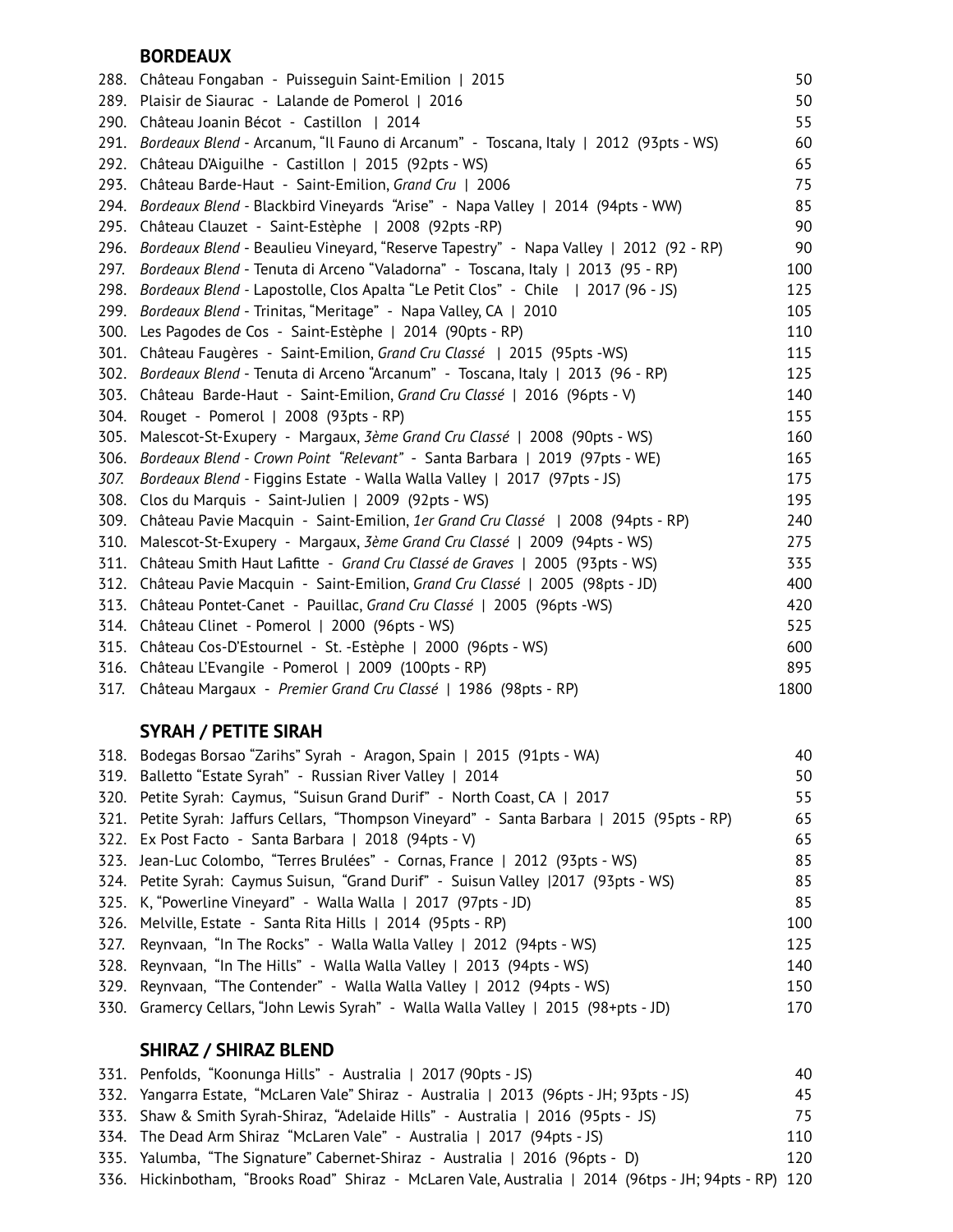## **RHÔNE BLEND**

| 337. | Domaine "La Garrique", Cuvée Romaine - Côtes-du-Rhône   2012                             | 40  |
|------|------------------------------------------------------------------------------------------|-----|
| 338. | Mas Donis Barrica, "Old Vines" - Montsant   2009                                         | 40  |
| 339. | Rhone Style - Trinitas, "Mysteriama" - Mendocino County   2013                           | 40  |
| 340. | Rhone Style - Stolpman, "La Cuadrilla" - Ballard Canyon, Santa Barbara   2018            | 40  |
| 341. | Rhone Style - Tablas Creek, "Patelin de Tablas Rouge" - Paso Robles   2018 (94pts - WS)  | 50  |
| 342. | Domaine Cabirau Maury Sec, "Serge & Nicolas" - France   2016 (94pts - RP)                | 55  |
|      | 343. Famille Perrin, "Les Christins" - Vacqueyras   2017                                 | 70  |
| 344. | Domaine de Fondreche, "Cuvée Persia" - Côtes-du-Ventoux   2012                           | 75  |
| 345. | Maison Nicolas Perrin, "St Joseph Rouge" - France   2011 (91pts - WS)                    | 95  |
| 346. | Roger Sabon, "Reserve" - Châteauneuf-du-Pape   2012 (94pts - WS)                         | 95  |
| 347. | Domaine Du Pegau, Châteauneuf-du-Pape   2013 (94pts - WE)                                | 130 |
| 348. | Domaine de la Janasse "Cuvée Chaupin" - Châteauneuf-du-Pape   2018 (95pts - RP)          | 140 |
| 349. | Famille Perrin, "Coudoulet de Beaucastel" - Côtes-du-Rhône   2013 (96pts - TP; 94pts WW) | 175 |
| 350. | Château de Beaucastel - Châteauneuf-du-Pape   2014 (93pts - RP)                          | 225 |
| 351. | Château de Beaucastel - Châteauneuf-du-Pape   2012 (96pts - RP)                          | 275 |
|      | 352. Château de Beaucastel - Châteauneuf-du-Pape   2015 (97pts - WS)                     | 275 |
|      |                                                                                          |     |

#### **BURGUNDY**

| 353. Domaine Francoise & Denis "Clair", Hautes -Cotes-De-Beaune - France   2017            | 50  |
|--------------------------------------------------------------------------------------------|-----|
| 354. Domaine Bart, Marsannay "Les Grandes Vignes" - Cote-D'Or, France   2015               | 65  |
| 355. Domaine Vincent Legou "Hautes-Cotes De Nuits" - France   2015                         | 75  |
| 356. Domaine Blain, Côte de Brouilly "Pierre Bleue" - France   2016                        | 80  |
| 357. Domaine Anne Parent, Pommard 1er Cru De Ladoix "La Corvée" - Cote-D'Or, France   2014 | 90  |
| 358. Domaine Bart, Marsannay "Au Champ Salomon" - Cote-D'Or, France   2015                 | 90  |
| 359. Domaine Albert Morot, Beaune 1er Cru "Les Cent-Vignes" - Cote-d'Or   2015             | 100 |
| 360. Domaine Albert Morot, Beaune 1er Cru "Les Bressandes" - Cote-d'Or   2015              | 105 |
| 361. Domaine Anne Parent, Pommard 1er Cru "Les Argillières" - Cote-D'Or   2014             | 160 |
| 362. Pierre Gelin, Gevrey-Chambertin "Clos de Meixvelle" - Cote-d'Or   2012                | 170 |
| 363. Domaine Anne Parent, Les Renardes Grand Cru "Corton" - Cote-D'Or   2014               | 295 |
|                                                                                            |     |

## **CHIANTI**

| 364. Poggio Scalette. Chianti Classico - Italy   2012            | 40 |
|------------------------------------------------------------------|----|
| 365. Villa Cafaggio, Chianti Classico "Vendemmia" - Italy   2013 |    |
| 366. Tenuta di Nozzole, "Riserva" - Italy   2016 (94pts - JS)    | 65 |

#### **MALBEC**

| 367. Catena Zapata "High Mountain Vines" - Mendoza, Argentina   2016 (92pts - RP)              | 40  |
|------------------------------------------------------------------------------------------------|-----|
| 368. TintoNegro "Uco Valley" - Mendoza, Argentina   2017                                       | 40  |
| 369. Paul Hobbs "Felino" - Viña Cobos, Mendoza, Argentina   2015 (91pts - JS)                  | 45  |
| 370. Bodega "La Flor" - Mendoza, Argentina   2019                                              | 45  |
| 371. Bodega Colomé "Estate Malbec" - Salta, Argentina   2016 (93pts - TA)                      | 50  |
| 372. Pulenta Estate - Mendoza, Argentina   2017 (94pts - JS)                                   | 60  |
| 373. Zuccardi Concreto - Mendoza, Argentina   2019 (95pts - JS)                                | 70  |
| 374. Catena Alta "Historic Rows" - Mendoza, Argentina   2014 (95pts - JS)                      | 75  |
| 375. Paul Hobbs "Bramare" - Viña Cobos, Luján De Cuyo, Argentina   2018                        | 75  |
| 376. Catena Zapata, Adrianna Vineyard "River Stones" - Mendoza, Argentina   2016 (100pts - RP) | 375 |
| 377. Catena Zapata, Adrianna Vineyard "River Stones" - Mendoza, Argentina   2018 (100pts - JS) | 375 |
|                                                                                                |     |

### **BEAUJOLAIS**

| 378. Gilles Gelin, Beaujolais-Villages - Burgundy, France   2017                        | 40 |
|-----------------------------------------------------------------------------------------|----|
| 379. Joseph Burrier - Chateau de Beauregard, "Fleurie Poncié" - Burgundy, France   2016 | 45 |